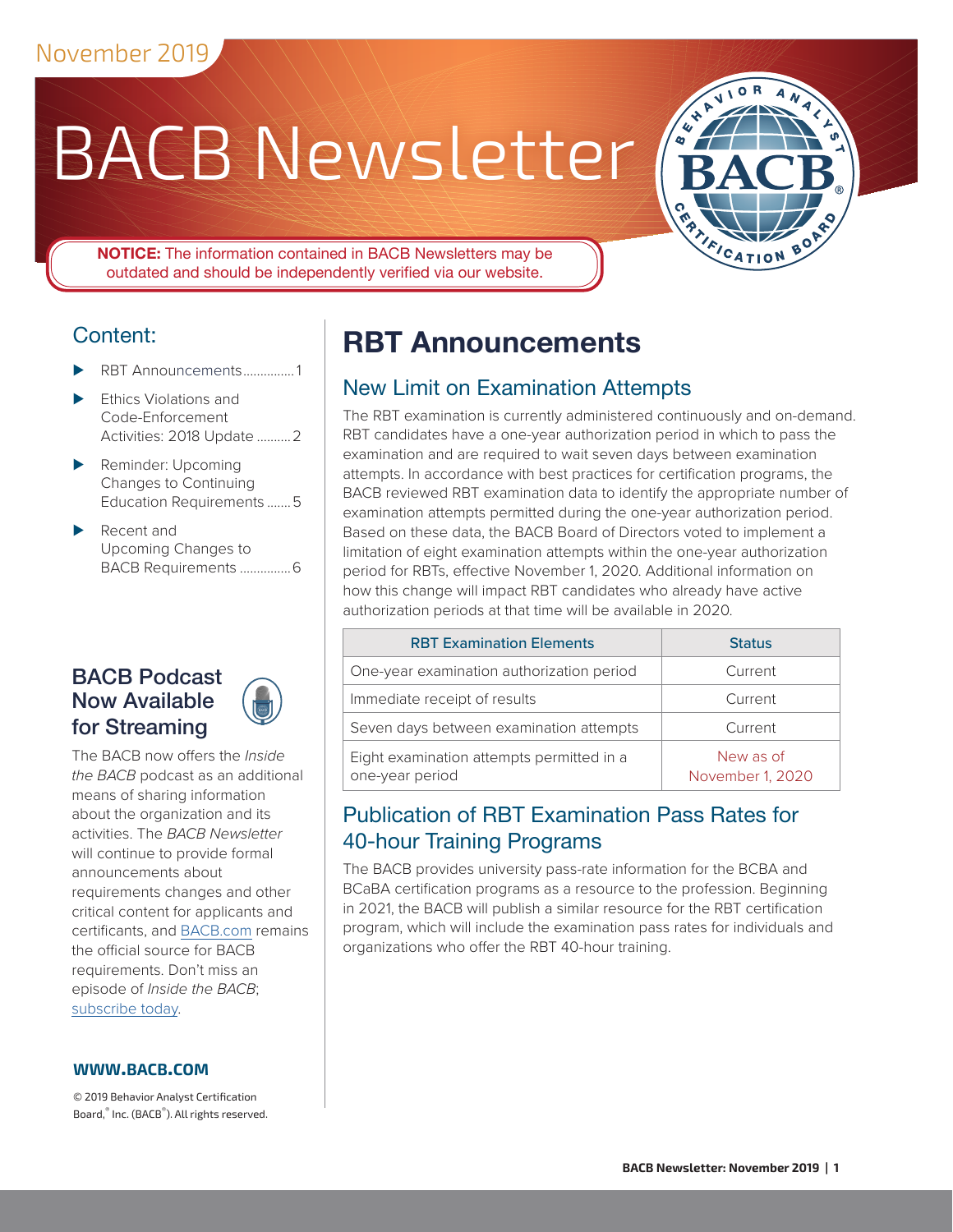## <span id="page-1-0"></span>**Ethics Violations and Code-Enforcement Activities: 2018 Update**

In 2018, the BACB published a summary of ethics violations and other enforcement activities resulting from Notices of Alleged Violation (Notices) submitted during the first two years in which the [Professional and](http://www.bacb.com/wp-content/bacb-compliance-code)  [Ethical Compliance Code for Behavior Analysts](http://www.bacb.com/wp-content/bacb-compliance-code) (Code) was in effect. The document, *[A Summary of Ethics](http://www.bacb.com/wp-content/ethics-violations-and-code-enforcement-activities)  [Violations and Code-Enforcement Activities: 2016-2017](http://www.bacb.com/wp-content/ethics-violations-and-code-enforcement-activities)*, is available on the BACB website as a resource to assist those who supervise and train aspiring behavior analysts.

In January 2019, the BACB Ethics Department revised its data collection methods to improve the data that may be reported in such summaries. However, because our 2018 data were collected under the system that generated the 2016-2017 report, and since so many of the data categories and operational definitions have changed, they cannot be included in future analyses. For this reason, we are publishing our analysis of the 2018 data in this issue of the *BACB Newsletter*. Future summaries from the BACB Ethics Department will be published in a white-paper format.

The data below are based on actionable Code violations (i.e., violations with sufficient evidence for the cases to proceed to the Disciplinary System) that occurred in 2018. Specifically, we have included data on the overall number of Notices submitted, displayed by the types of notifiers and the violations reported. The BACB received hundreds of Notices in 2018. The data presented below are based on the Notices that were accepted **and** resolved (n = 43) through the BACB's Disciplinary System in 2018.

#### Notifier Type

Table 1 depicts the number of Notices by each type of notifier. The most common type of notifier was a supervisor or employer (n = 12, 27.9%).

| <b>Notifier</b>          | # Accepted Notices |
|--------------------------|--------------------|
| Supervisor or Employer   | 12                 |
| Other*                   | 10                 |
| BACB**                   | 8                  |
| Supervisee or Employee   | 7                  |
| Client                   | 6                  |
| Self-report              | ∩                  |
| Colleague                | ∩                  |
| Third-party Organization | ∩                  |
| <b>Total</b>             | 43                 |

**Table 1. Number of Notices by Notifier Type**

\* The "other" category includes paraprofessionals, previous employers, previous employees, managers of other organizations, and civil litigation.

\*\* The BACB typically files a Notice when a potential violation is identified through licensure board notification, routine BACB audits, when publicly available evidence is reported to the BACB, among other reasons.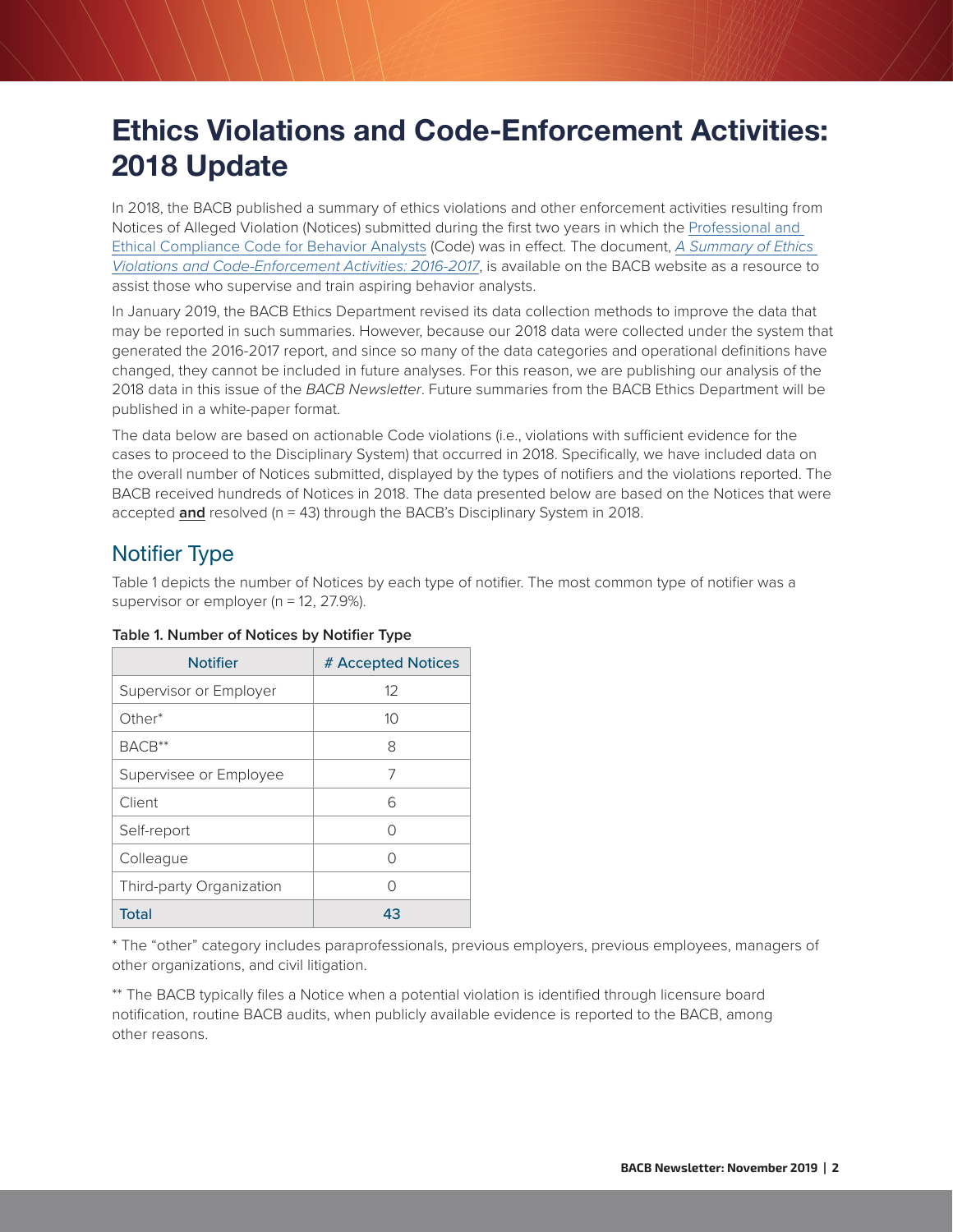## Ethics Violations

Table 2 depicts the most frequent ethics violations, by category, in 2018. The categories are the same as those in the 2016-2017 report. It should be noted that a single Notice may have contained allegations of multiple code violations. The three most common code categories with substantiated violations were: professionalism and integrity (elements 1.04, 1.05, 7.01, & 7.02), non-sexual multiple or exploitative relationship (elements 1.06 & 1.07), and failure to report or respond to the BACB as required (10.02).

|  |  |  |  | <b>Table 2. Most Frequent Ethics Violations</b> |
|--|--|--|--|-------------------------------------------------|
|--|--|--|--|-------------------------------------------------|

| <b>Violation Category</b>                                                                                | <b>Relevant Code Elements</b>                                |                                                                                                                                                                                                                                                                                                               | # of Total<br><b>Substantiated</b><br><b>Violations</b> |
|----------------------------------------------------------------------------------------------------------|--------------------------------------------------------------|---------------------------------------------------------------------------------------------------------------------------------------------------------------------------------------------------------------------------------------------------------------------------------------------------------------|---------------------------------------------------------|
| Professionalism and Integrity                                                                            | 1.04<br>1.05<br>7.01<br>7.02                                 | Integrity<br>Professional and Scientific Relationships<br>Promoting an Ethical Culture<br>Ethical Violations by Others and Risk of Harm                                                                                                                                                                       | 18                                                      |
| Non-sexual Multiple or<br>Exploitative Relationship                                                      | 1.06<br>1.07                                                 | Multiple Relationships and Conflicts of Interest<br><b>Exploitative Relationships</b>                                                                                                                                                                                                                         | 10                                                      |
| Failure to Report or Respond<br>to the BACB as Required                                                  | 10.02                                                        | Timely Responding, Reporting, and Updating of<br>Information Provided to the BACB                                                                                                                                                                                                                             | $\,8\,$                                                 |
| Improper or Inadequate<br>Supervision or Delegation                                                      | 5.0                                                          | Behavior Analysts as Supervisors<br>10.05 Compliance with BACB Supervision and<br><b>Coursework Standards</b>                                                                                                                                                                                                 | 7                                                       |
| Responsibility to the Client                                                                             | 2.0<br>2.02<br>2.05                                          | Behavior Analysts' Responsibility to Clients<br>Responsibility<br>Rights and Prerogatives of Clients                                                                                                                                                                                                          | 3                                                       |
| Inaccurate and Dishonest<br>Information in Attaining<br>or Maintaining a BACB<br>Certification or Status | 10.01                                                        | Truthful and Accurate Information Provided to<br>the BACB<br>10.04 Examination Honesty and Irregularities<br>10.05 Compliance with BACB Supervision and<br>Coursework Standards                                                                                                                               | 3                                                       |
| Failure to Maintain Adequate<br>or Accurate Records                                                      | 2.07<br>2.10<br>2.11<br>2.13                                 | <b>Maintaining Records</b><br>Documenting Professional Work and Research<br>Records and Data<br>Accuracy in Billing Reports                                                                                                                                                                                   | $\overline{2}$                                          |
| Failure to Obtain<br><b>Informed Consent</b>                                                             | 2.12<br>3.03<br>3.04<br>3.05<br>4.02<br>4.04<br>4.05<br>9.03 | Contracts, Fees, and Financial Arrangements<br>Behavior-Analytic Assessment Consent<br><b>Explaining Assessment Results</b><br>Consent-Client Records<br>Involving Clients in Planning and Consent<br>Approving Behavior-Change Programs<br>Describing Behavior-Change Program Objectives<br>Informed Consent | 2                                                       |
| Insufficient Service<br>Continuity                                                                       | 2.15<br>4.11                                                 | Interrupting or Discontinuing Services<br>Discontinuing Behavior-Change Programs and<br><b>Behavior-Analytic Services</b>                                                                                                                                                                                     | 2                                                       |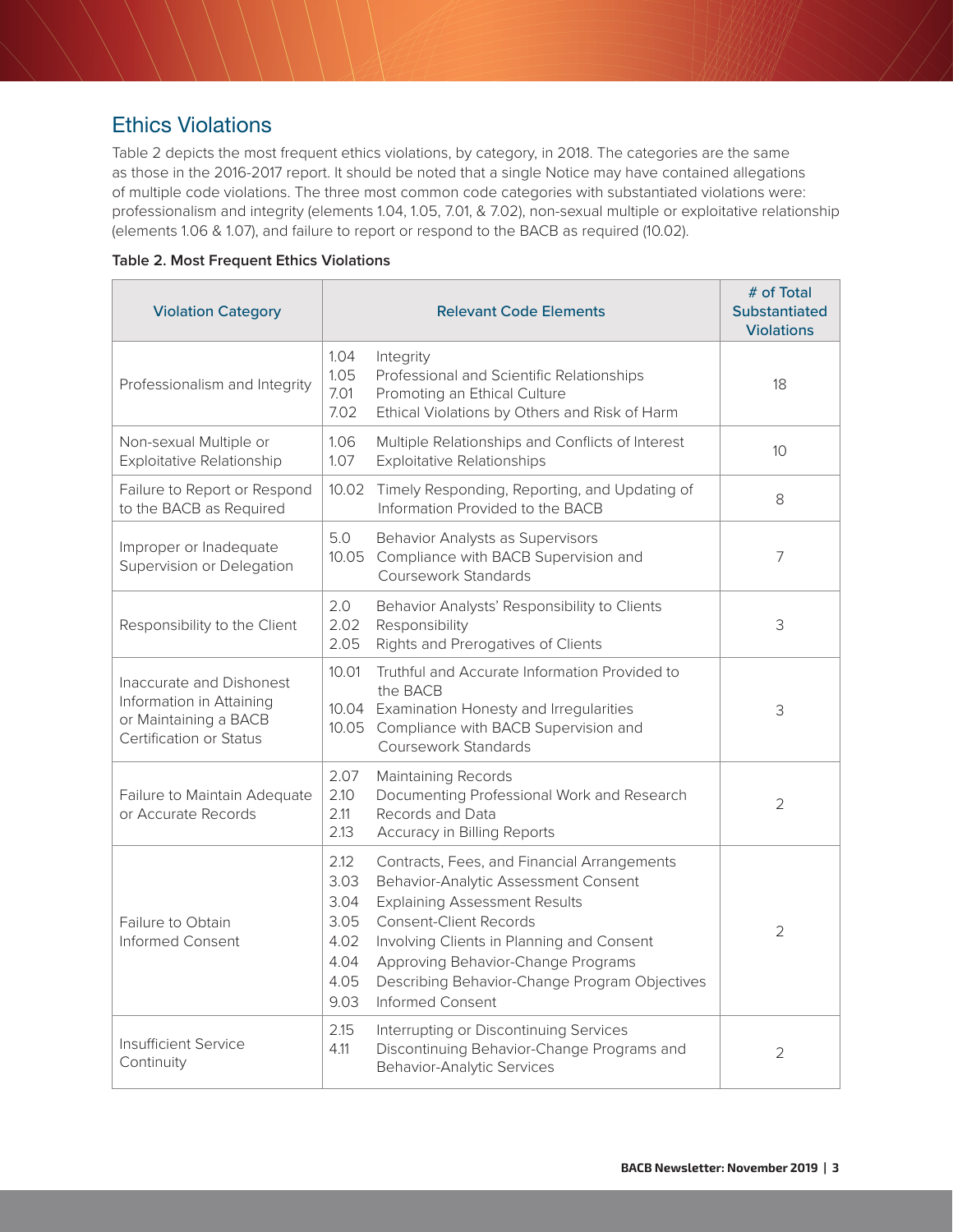| <b>Violation Category</b>                                                             | <b>Relevant Code Elements</b>                                                                                                                                       | # of Total<br>Substantiated<br><b>Violations</b> |
|---------------------------------------------------------------------------------------|---------------------------------------------------------------------------------------------------------------------------------------------------------------------|--------------------------------------------------|
| Use of Nonevidence-<br>based or Behavior-<br>analytic Assessments or<br>Interventions | Reliance on Scientific Knowledge<br>1.01<br>2.09<br>Treatment/Intervention Efficacy<br><b>Conceptual Consistency</b><br>4.01<br><b>Affirming Principles</b><br>6.01 |                                                  |
| Inability to Practice Due to<br><b>Safety Concerns</b>                                | 10.02 Timely Responding, Reporting, and Updating of<br>Information Provided to the BACB                                                                             |                                                  |
| All Other Reasons                                                                     |                                                                                                                                                                     | 11                                               |
| <b>Total</b>                                                                          |                                                                                                                                                                     | 68                                               |

*Note*: Each accepted Notice could include multiple reasons for action such that the total number of reasons reported exceeds the total number of accepted Notices.

#### Disciplinary Review Consequences

Figure 1 depicts the total number of consequences, by category, for the 43 Notices processed through the Disciplinary System. The most common consequence issued was corrective action (n = 52, 62%) and the most severe consequence was revocation of certification ( $n = 6$ , 7%). Multiple consequences may have been applied to a single Notice.



#### **Figure 1. Number of consequences issued in 2018 through the Disciplinary System.**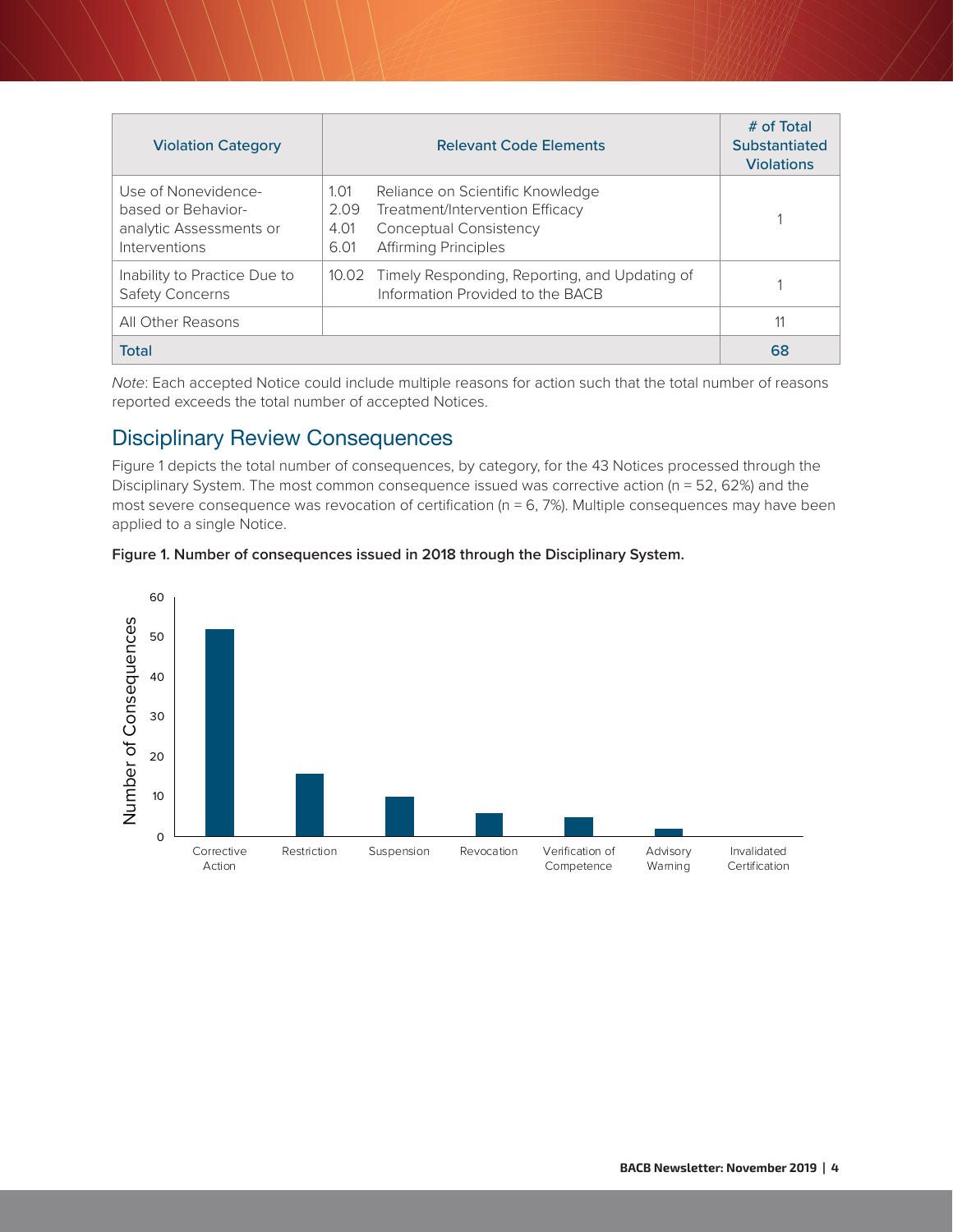## <span id="page-4-0"></span>**Reminder: Upcoming Changes to Continuing Education Requirements**

As of January 1, 2020, BCBAs and BCaBAs may earn continuing education units (CEUs) through three types of activity, as illustrated in the table below. There will be no restrictions or limitations on the number of CEUs earned through each activity type. In addition, CEUs may be earned in increments of 0.5 (i.e., 25 minutes) and the content may address any aspect of behavior analysis: practice, science, methodology, theory, or the profession itself.

| <b>Type</b> | <b>Continuing Education By:</b>                                                                                                                                                                                                                   |
|-------------|---------------------------------------------------------------------------------------------------------------------------------------------------------------------------------------------------------------------------------------------------|
|             | Attending events offered by Authorized Continuing Education (ACE) providers.                                                                                                                                                                      |
| Learning    | Completing didactic behavior-analytic graduate (BCBA) or undergraduate (BCaBA)<br>courses at a qualifying institution with a passing grade ("C" or better for graded courses).<br>Note: Coursework used to obtain certification will not qualify. |
|             | Participating in certain BACB certification activities.                                                                                                                                                                                           |
| Teaching    | Teaching ACE events.                                                                                                                                                                                                                              |
|             | Teaching university courses in behavior analysis at a qualifying institution.                                                                                                                                                                     |
| Scholarship | Publishing an article on behavior analysis in a peer-reviewed journal.                                                                                                                                                                            |
|             | Writing a review or decision letter for an article on behavior analysis submitted to a<br>peer-reviewed journal.                                                                                                                                  |

*Note*: Additional details on these CEU types are available on the BCBA and BCaBA webpages at [BACB.com](http://www.bacb.com).

#### Transition Information

Please carefully review the changes described below to determine how they might impact your certification cycle:

- **• Type 3, Non-Authorized Events:** You must enter Type 3 CEUs into your BACB account *before*  January 1, 2020. Effective January 1, 2020, you will no longer be able to enter Type 3 CEUs, although previously entered data will still be available in your account.
- **• Type 6, Passing the Certification Exam:** If you applied for Type 6 on or before November 1, 2019, you must pass the certification examination *before* January 1, 2020 for it to count as continuing education. On January 1, 2020, passing the certification examination will no longer be an option for continuing education. Please be advised: **If you take the certification examination for continuing education and do not pass, you will no longer be certified by the BACB.**
- **• Type Restrictions:** Restrictions on CEU type will be eliminated as of January 1, 2020; this will be retroactively applied to CEUs previously earned by certificants.
- **• New Types:** The table (right) provides a crosswalk of former and new CEU types. All former CEU types will automatically be reclassified to the new types on January 1, 2020. Any CEU entries that occur after January 1, 2020 must meet the new requirements and may be entered using the new CEU types (e.g., Type 2 CEUs will be entered as "Learning" CEUs).
- Beginning January 1, 2020, all CEUs entered into BACB accounts must be accompanied by an uploaded document supporting each entry.

| <b>Former CEU Types</b> | <b>New CEU Types</b> |  |
|-------------------------|----------------------|--|
| Type 1, 2, 3, and 5     | Learning             |  |
| Type 4                  | Teaching             |  |
| Type 7                  | Scholarship          |  |